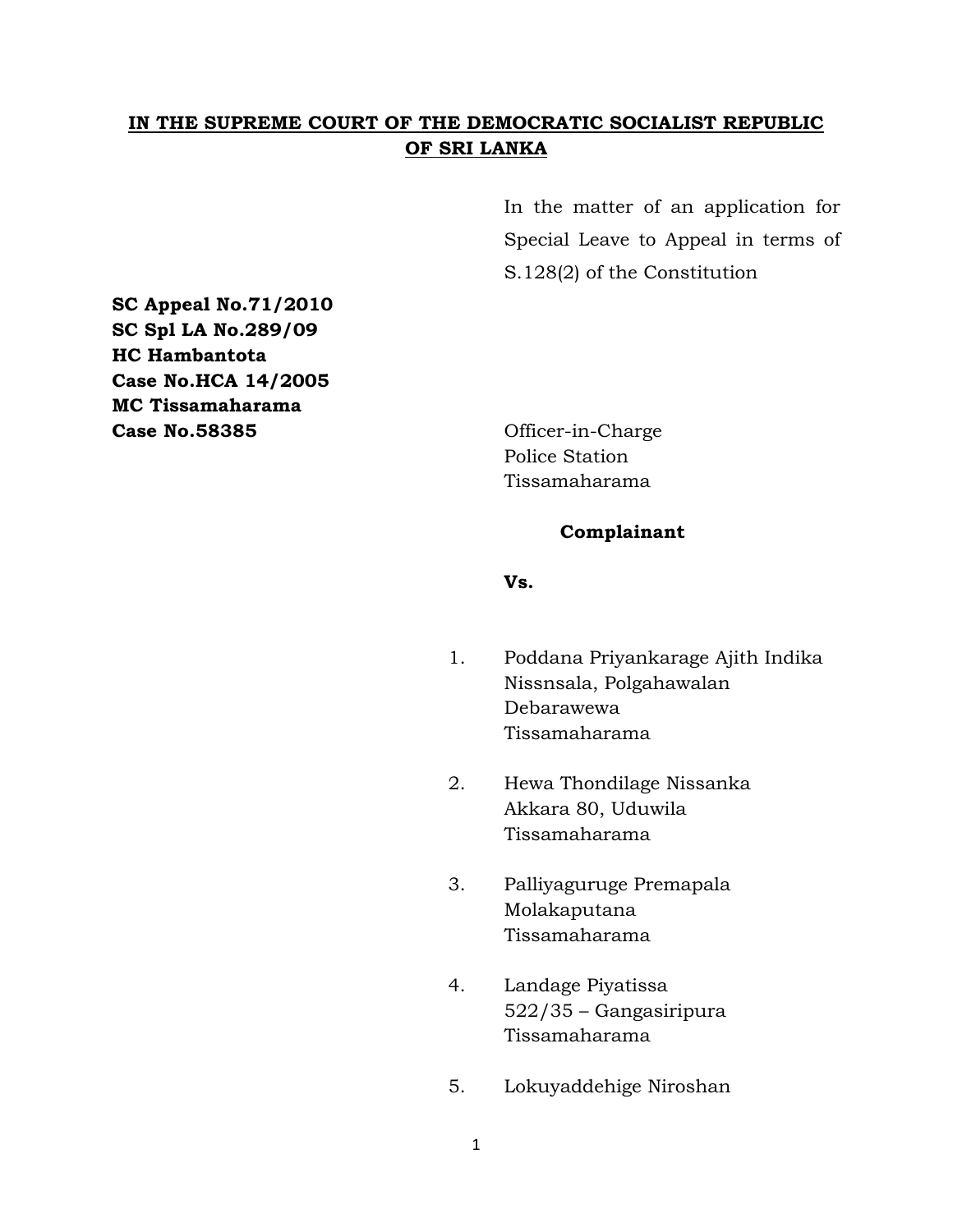Seylan Bank Road Deberawewa Tissamaharama

- 6. Pelaketiyage Sunil Shantha Molakeuthana Polgahawalan Tissamaharama
- 7. Yaddehi Guruge Damayanthi 403/5 – Molakeputhana Road Debarawewa Tissamaharama
- 8. Weligath Sethuge Indralatha Lasanthi Molakeputhana Tissamaharama
- 9. Amarasinghe Kankanamge Aruna Sampath 582/2A – Gangasiripura Tissamaharama
- 10. Hewajuan Kankanamage Ariyatilake Wijerama Molakeputhana Road Polgahawalana Deberawewa
- 11. Liyana Arahchige Milton Mahindapura Pannagamuwa Tissamaharama
- 12. Balagodage Jinasena Molakeputhana Deberawewa Tissamaharama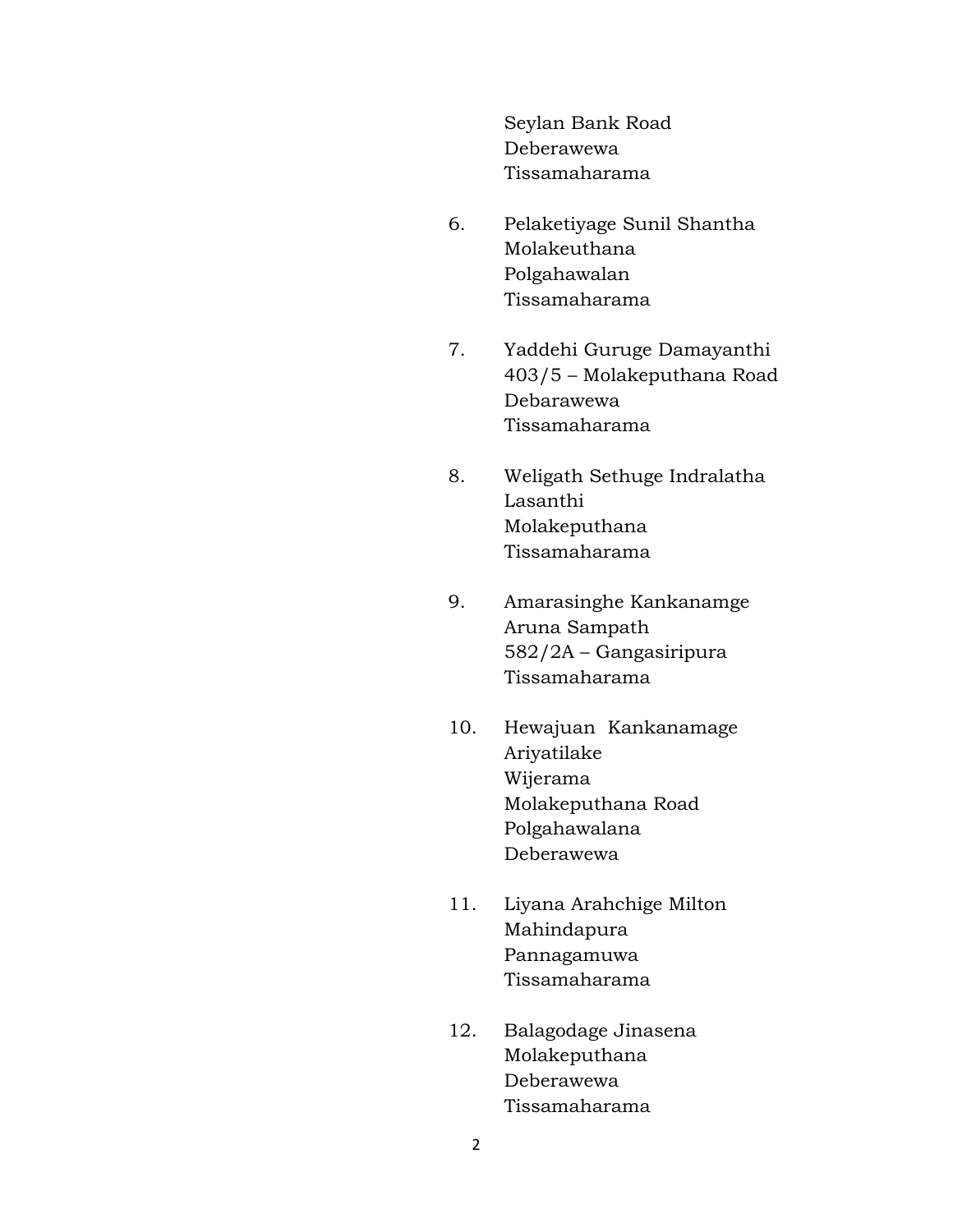- 13. Landage Sanath 553/9 Gangasiripura Tissamaharama
- 14. Visanthi Baduge Wimalaratne Molakeputhana Road Polgahawalane Tissamaharama
- 15. Ananda Madawanarachchi Molakeputhana Road Polgahawalane Tissamaharama
- 16. Susantha Gunasekera Molakeputhana Road Polgahawalane Tissamaharama

# **Accused And**

- 1. Poddana Priyankarage Ajith Indika Nissnsala, Polgahawalan Debarawewa Tissamaharama
- 2. Hewa Thondilage Nissanka Akkara 80, Uduwila Tissamaharama
- 3. Palliyaguruge Premapala Molakaputana Tissamaharama
- 4. Landage Piyatissa 522/35 – Gangasiripura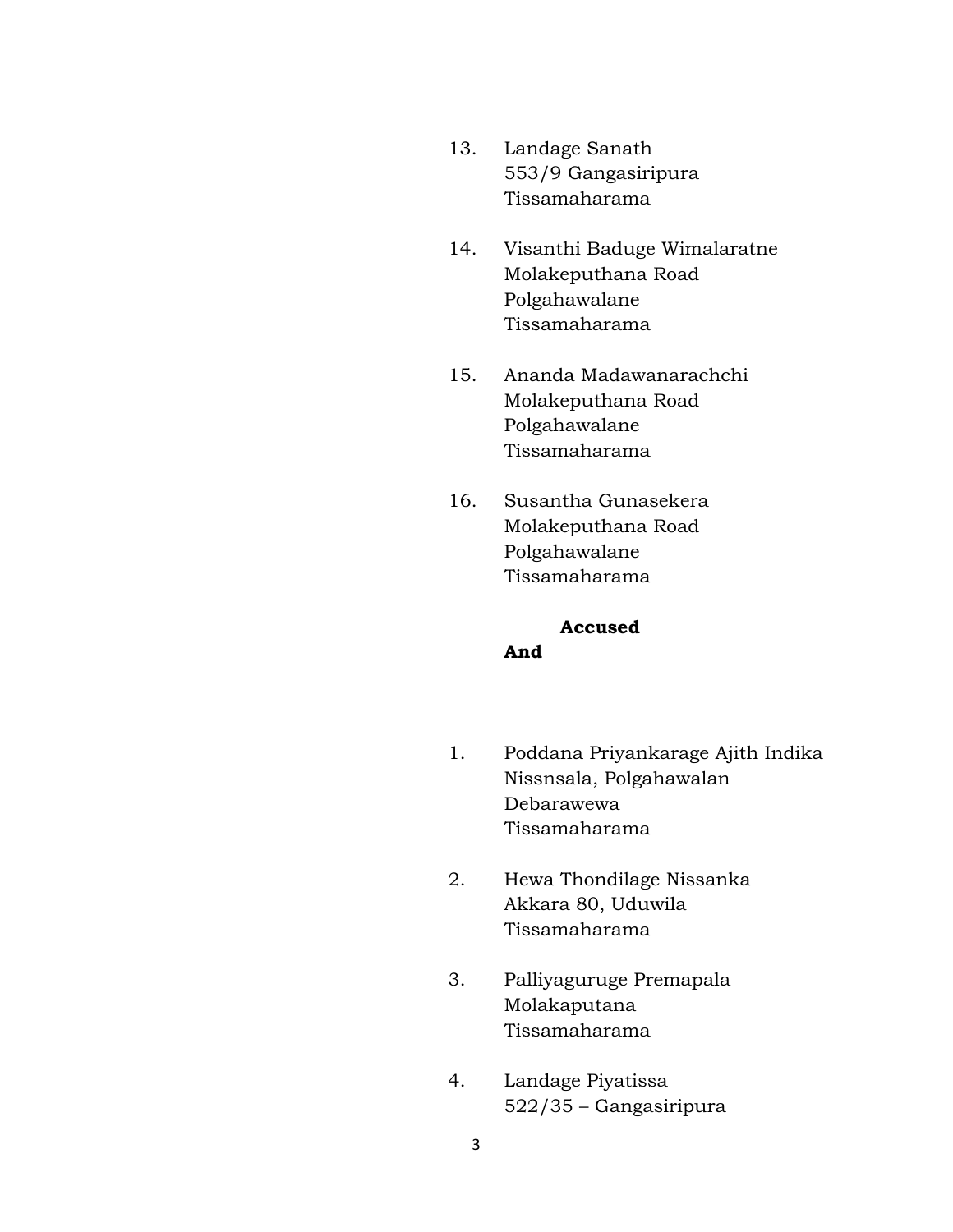Tissamaharama

- 5. Lokuyaddehige Niroshan Seylan Bank Road Deberawewa Tissamaharama
- 6. Pelaketiyage Sunil Shantha Molakeuthana Polgahawalan Tissamaharama
- 7. Yaddehi Guruge Damayanthi 403/5 – Molakeputhana Road Debarawewa Tissamaharama
- 8. Weligath Sethuge Indralatha Lasanthi Molakeputhana Tissamaharama
- 9. Amarasinghe Kankanamge Aruna Sampath 582/2A – Gangasiripura Tissamaharama
- 10. Hewajuan Kankanamage Ariyatilake Wijerama Molakeputhana Road Polgahawalana Deberawewa
- 11. Liyana Arahchige Milton Mahindapura Pannagamuwa Tissamaharama
- 12. Balagodage Jinasena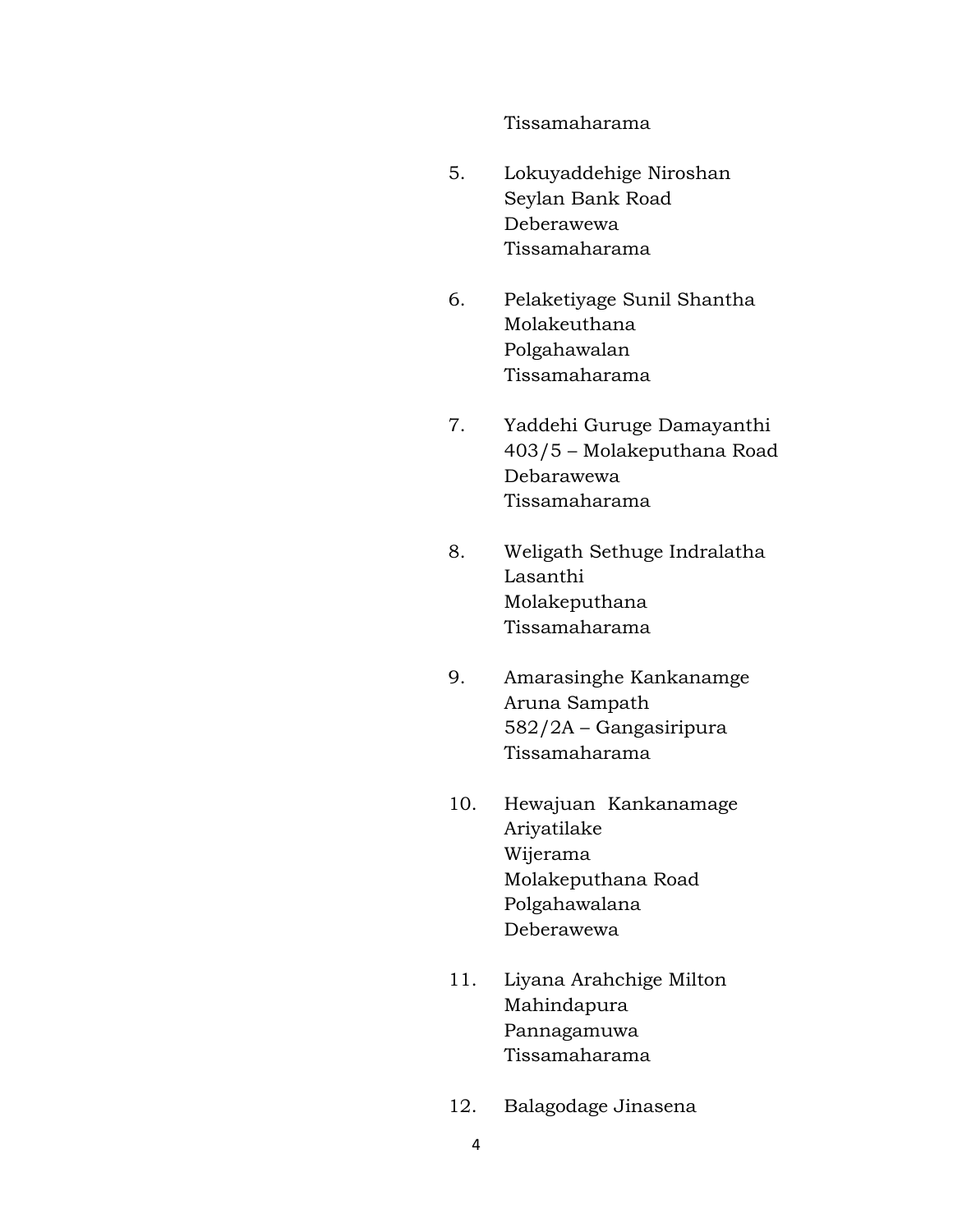Molakeputhana Deberawewa Tissamaharama

- 13. Landage Sanath 553/9 Gangasiripura Tissamaharama
- 14. Visanthi Baduge Wimalaratne Molakeputhana Road Polgahawalane Tissamaharama
- 15. Ananda Madawanarachchi Molakeputhana Road Polgahawalane Tissamaharama
- 16. Susantha Gunasekera Molakeputhana Road Polgahawalane Tissamaharama

# **Accused-Appellants**

### **Vs.**

- 1. The Officer-in-Charge Police Station Tissamaharama
- 2. The Attorney General Attorney General"s Department Colombo 12

### **Respondents**

#### **And Now Between**

1. Amarawansa Manawadu alias Sunil "Punchi Bangalawa"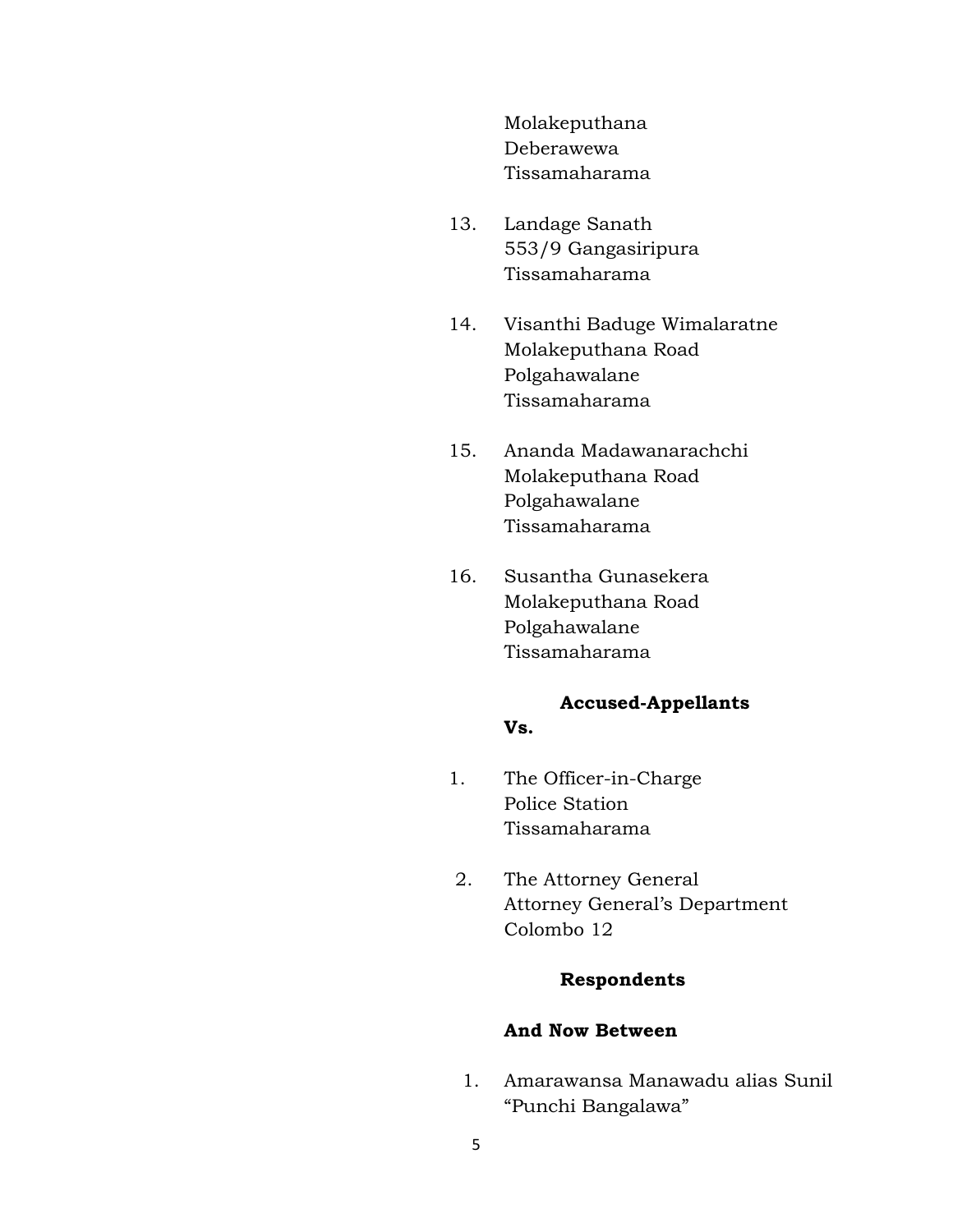Halambagaswala Tissamaharama

(Since deceased)

2. Dr. Gallage Udayapala de Silva (of) No.51 Darbyshire Road Mt. Waverly Victoria 3149 Melbourne Australia

(and also of)

No.2B – De Silva Road Kalubowila Dehiwala

# **Aggrieved Party-Virtual Complainant-Petitioner**

**Vs.**

- 1. Poddana Priyankarage Ajith Indika Nissnsala, Polgahawalan Debarawewa Tissamaharama
- 2. Hewa Thondilage Nissanka Akkara 80, Uduwila Tissamaharama
- 3. Palliyaguruge Premapala Molakaputana Tissamaharama
- 4. Landage Piyatissa 522/35 – Gangasiripura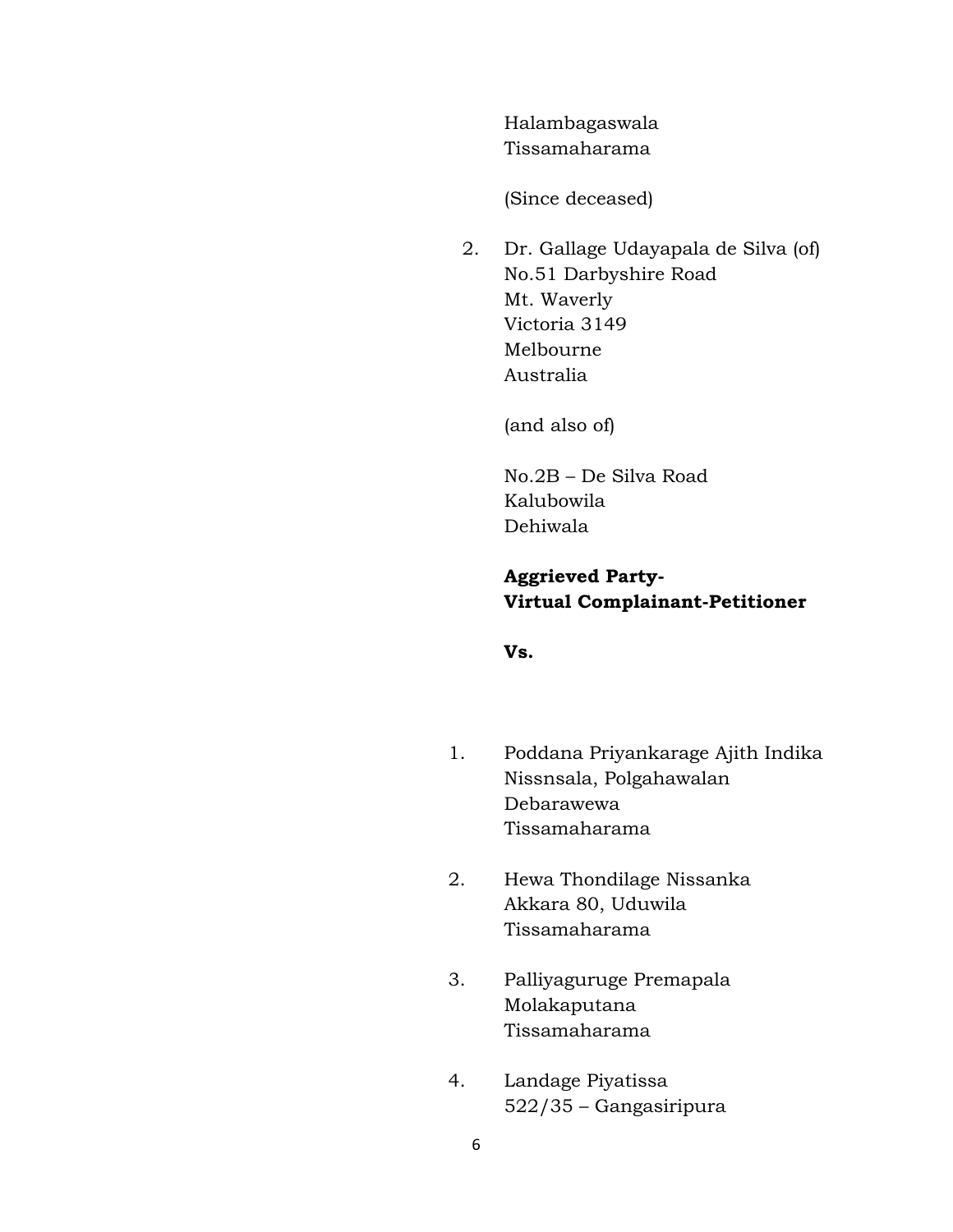Tissamaharama

- 5. Lokuyaddehige Niroshan Seylan Bank Road Deberawewa Tissamaharama
- 6. Pelaketiyage Sunil Shantha Molakeuthana Polgahawalan Tissamaharama
- 7. Yaddehi Guruge Damayanthi 403/5 – Molakeputhana Road Debarawewa Tissamaharama
- 8. Weligath Sethuge Indralatha Lasanthi Molakeputhana Tissamaharama
- 9. Amarasinghe Kankanamge Aruna Sampath 582/2A – Gangasiripura Tissamaharama
- 10. Hewajuan Kankanamage Ariyatilake Wijerama Molakeputhana Road Polgahawalana Deberawewa
- 11. Liyana Arahchige Milton Mahindapura Pannagamuwa Tissamaharama
- 12. Balagodage Jinasena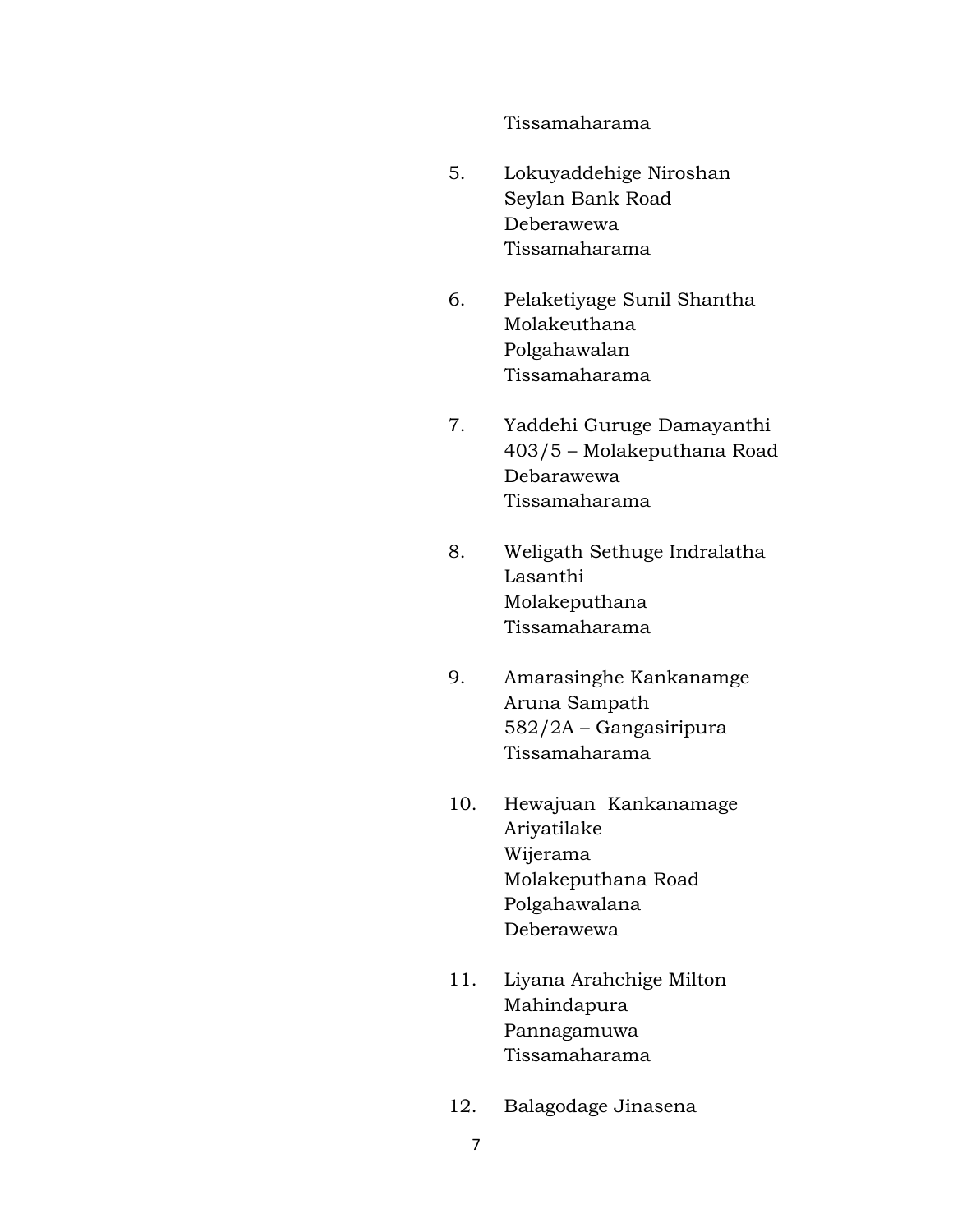Molakeputhana Deberawewa Tissamaharama

- 13. Landage Sanath 553/9 Gangasiripura Tissamaharama
- 14. Visanthi Baduge Wimalaratne Molakeputhana Road Polgahawalane Tissamaharama
- 15. Ananda Madawanarachchi Molakeputhana Road Polgahawalane Tissamaharama
- 16. Susantha Gunasekera Molakeputhana Road Polgahawalane Tissamaharama

# **Accused-Appellant-Respondents**

- 1. The Officer-in-Charge Police Station Tissamaharama
- 2. The Attorney General Attorney General"s Department Colombo 12

### **Respondent-Respondents**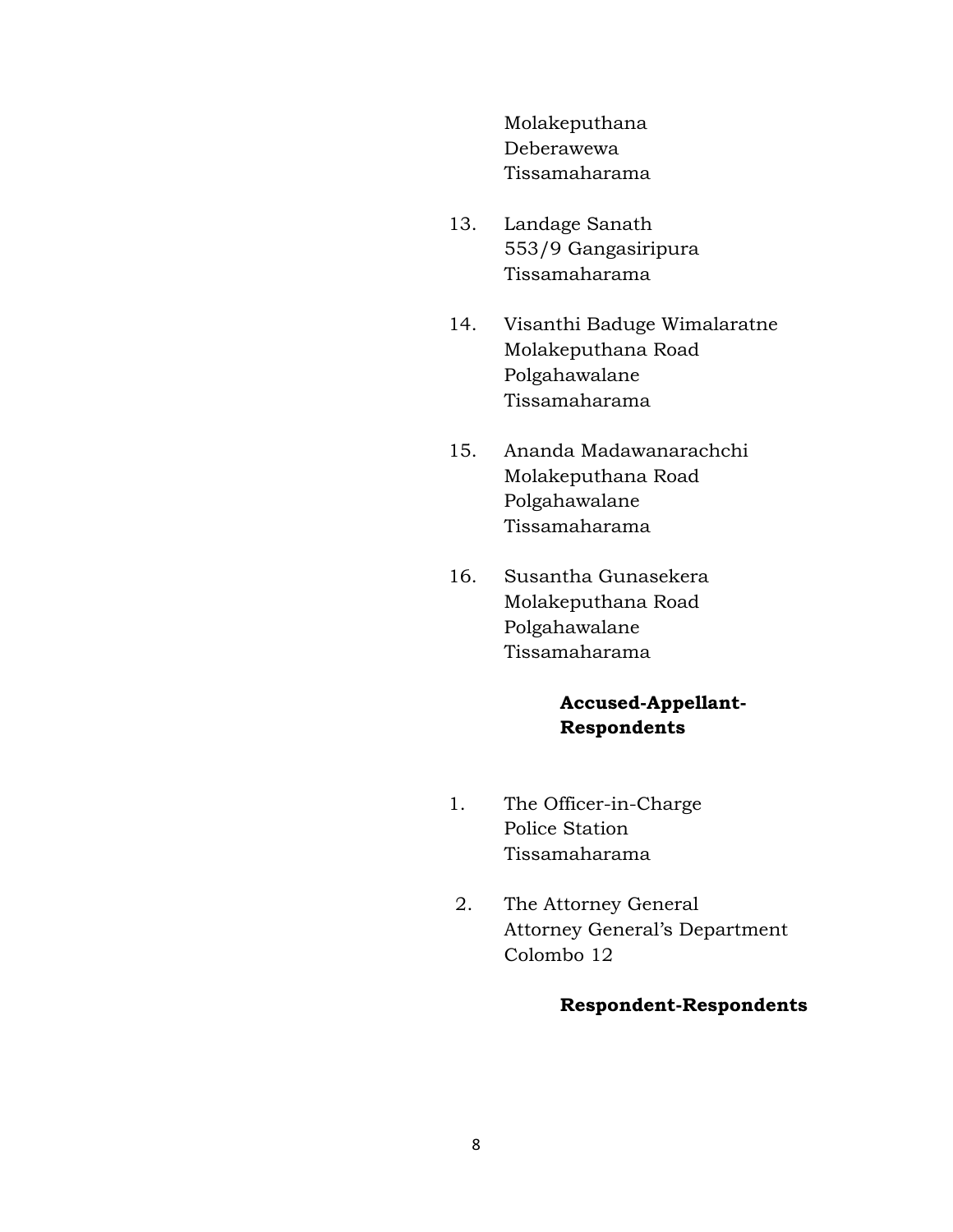| <b>Before</b>                                    | Sisira J De Abrew J<br><b>Upaly Abeyrathne J</b>                                                                      |
|--------------------------------------------------|-----------------------------------------------------------------------------------------------------------------------|
|                                                  | Anil Gooneratne J                                                                                                     |
|                                                  |                                                                                                                       |
| <b>Counsel</b>                                   | Ranjan Mendis with B.S. Peterson and<br>Ms. A.C. Kandambi for the Aggrieved Party Virtual<br>Complainant-Appellant    |
|                                                  | W. Dayaratne PC with Ms. R. Jayawardena for the<br>Accused-Appellant-Respondents                                      |
|                                                  | A.R.H. Bary SC for the Respondent-Respondents                                                                         |
| <b>Argued on</b>                                 | 24.01.2017                                                                                                            |
| <b>Written Submissions</b><br><b>Tendered on</b> | 21.03.2011 by the Accused-Appellant-Respondents<br>30.08.2010 by the Aggrieved Party Virtual<br>Complainant-Appellant |
| Decided on                                       | 30.6.2017                                                                                                             |

# **Sisira J De Abrew J**

This is an appeal against the judgment of the High Court dated 04.11.2009 wherein he acquitted the accused-appellant-respondents (hereinafter referred to as the accused-respondents).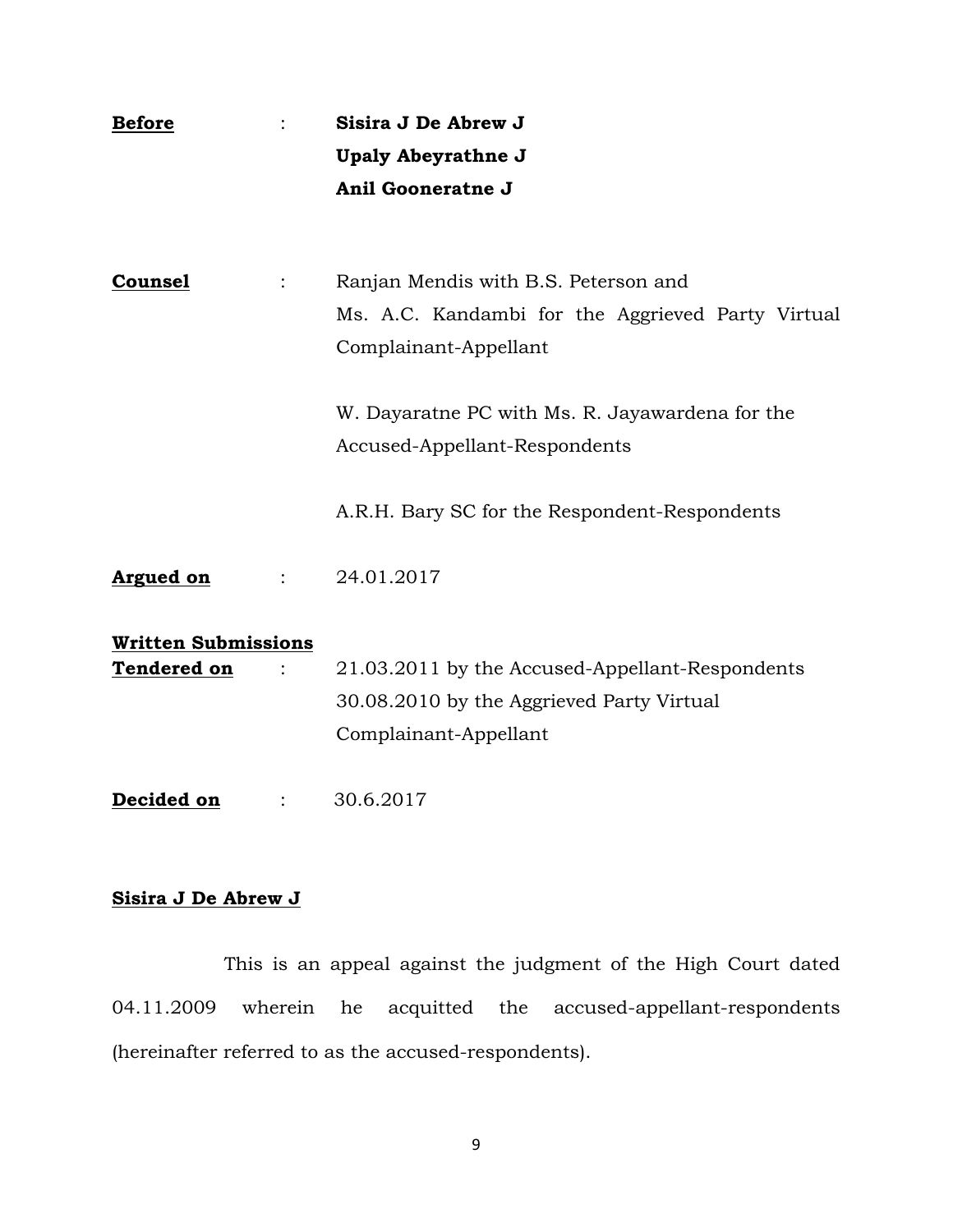The accused-respondents were convicted by the learned Magistrate on Charge No.1 (a charge of trespass punishable under Section 433 read with Section 146 of the Penal Code), on Charge No.2 (a charge of mischief punishable under Section 409 read with Section146 and 408 of the Penal Code) and on Charge No.3 (a charge of being members of an unlawful assembly punishable under Section 140 read with Section 138 of the Penal Code). They were, on Charge No.1, ordered to pay a fine of Rs.1000/-. On Charge No.2 they were ordered to pay a fine of Rs.1000/-. On Charge No.3 they were sentenced to 6 months rigorous imprisonment suspended for 10 years.

Being aggrieved by the judgment of the learned Magistrate the accused-respondents appealed to the High Court. High Court, by its judgment dated 04.11.2009, set aside the conviction and the sentence. Being aggrieved by the said judgment of the High Court, the aggrieved party has appealed to this Court. This Court by its order dated 21.07.2010, granted leave to appeal on questions of law set out in paragraph 30(a) to 30(f) of the petition of appeal dated 14.02.2009 which are stated below-

- a. Where the charge sheet in a Magistrate"s Court contains a charge of unlawful assembly or being a member of an unlawful assembly (in terms of s.138 read with 140 etc) does it become a legal requirement for the prosecution to file a non-settlement certificate under the Mediation Boards Act No 72 of 1988 (as amended) in order to maintain their action?
- b. In the course of a trial before the Magistrate's Court, if a charge against the accused is amended by the Magistrate on his own accord, is it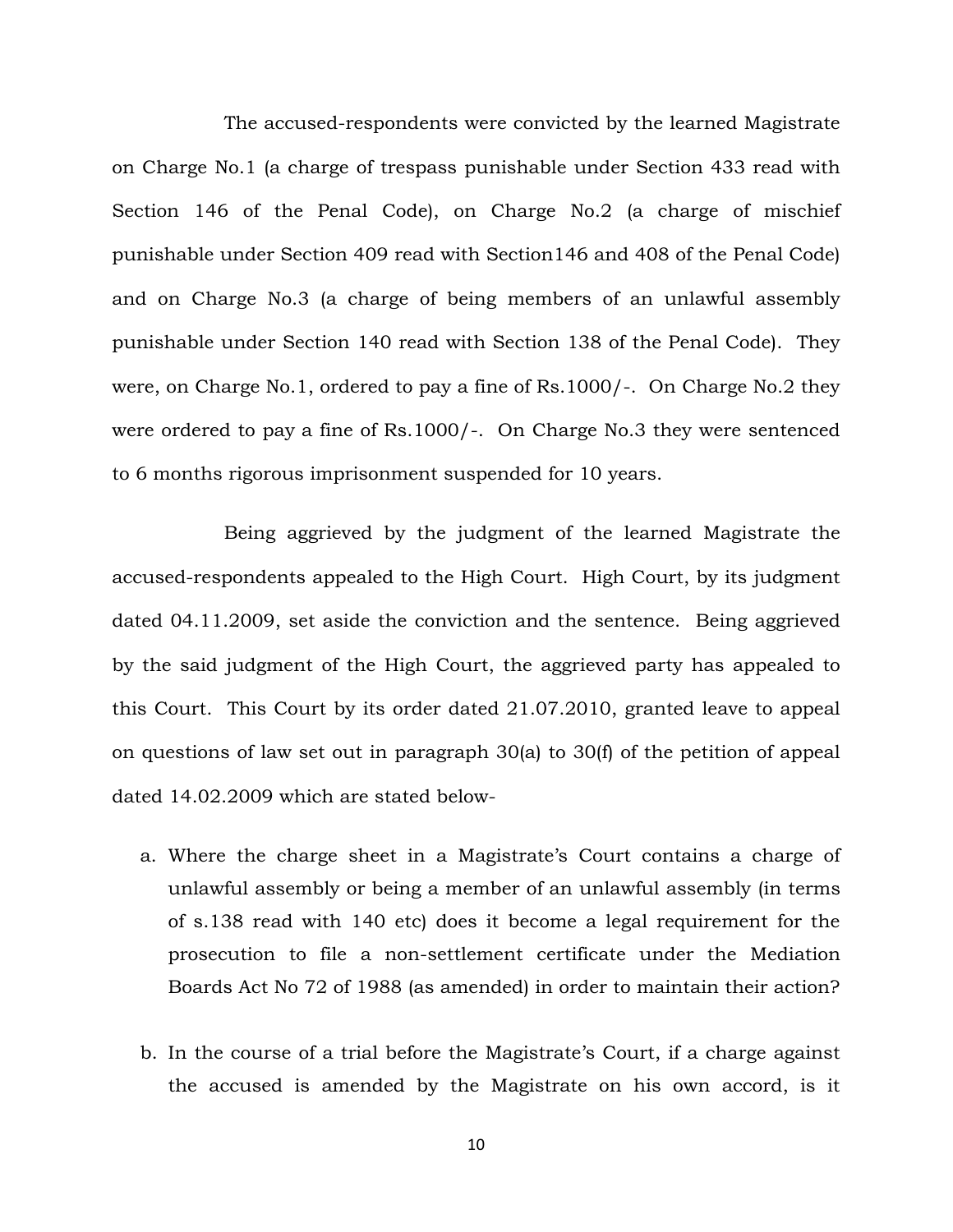imperative that a fresh charge sheet with a fresh plaint should be annexed to the record?

- c. In the course of a trial before the Magistrate"s Court, if a charge against the accused is amended by the Magistrate on his own accord, is it imperative that the Magistrate shall order a fresh trial?
- d. Did the charge sheet in the instant matter contain a charge where it was averred that an offense punishable under s.138 read with 140 of the Penal Code has been committed?
- e. At all events, is it possible in law to convict an accused, even in a situation where the charge sheet mentions only the section which spells out the definition (without mentioning the punitive section)?
- f. When there is a change of Magistrate midway in the course of a trial, in terms of the proviso to s.267 of the Criminal Procedure Code, is there a burden on the trial judge to offer the option of a fresh trial to the accused person or is it a right which the accused or his counsel could exercise by demanding a fresh trial?

This Court also allowed the following question of law raised by learned President's Counsel appearing for the accused-respondents.

""Is the aggrieved party virtual complainant–petitioner entitled in law to seek appeal against the order of the learned Provincial High Court Judge made in the exercise of its appellate jurisdiction?"

I would first like to consider the question of law raised by the learned President's Counsel for the accused-respondents. In considering the said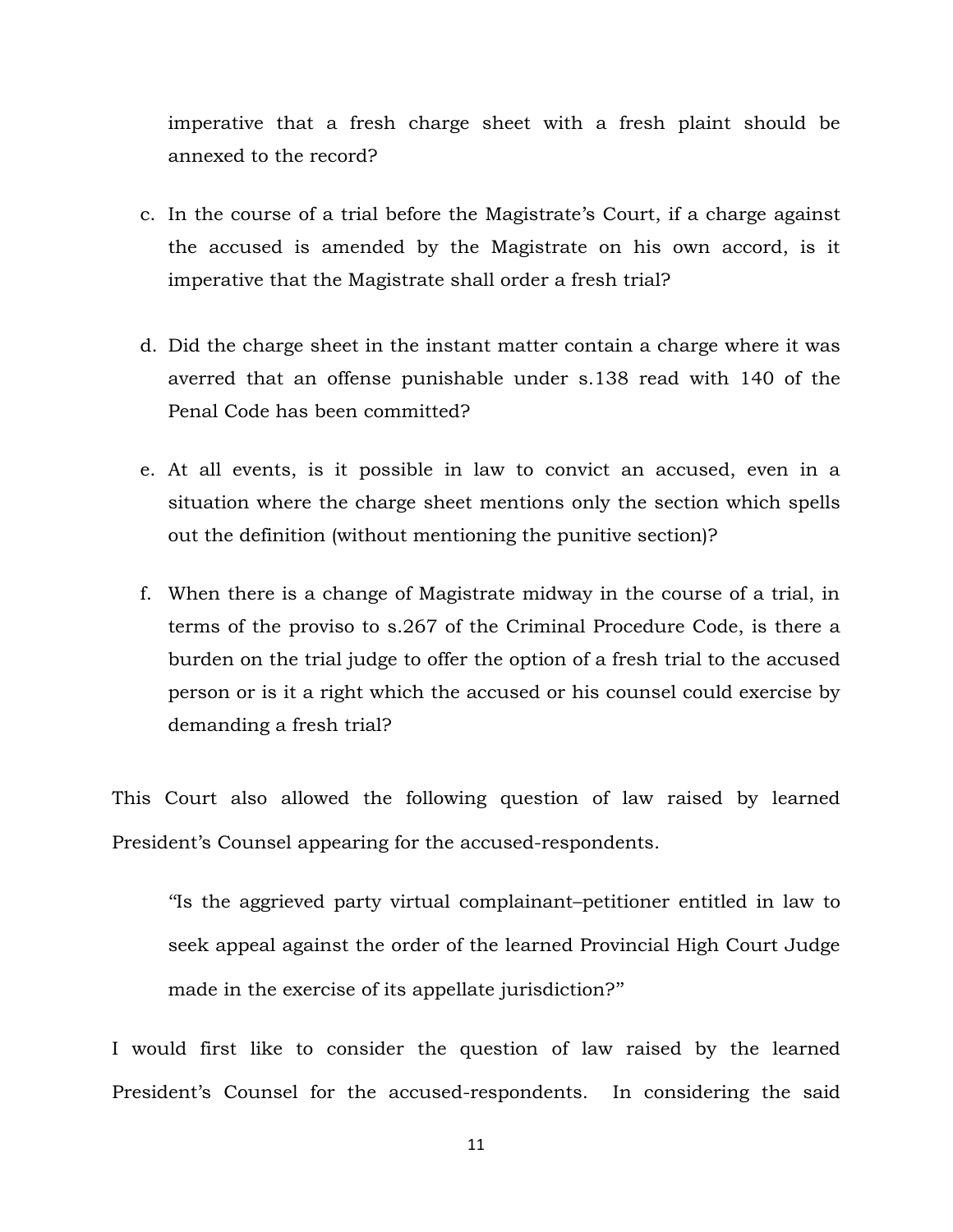question of law it is relevant to consider Section 9 of the High Court of the Provinces (Special Provisions) Act No.19 of 1990 which reads as follows:-

- **9** *"Subject to the provisions of this Act or any other law, any person aggrieved by-*
	- *(a) a final order, judgment, decree or sentence of a High Court established by Article 154P of the Constitution in the exercise of the appellate jurisdiction vested in it by paragraph (3) (b) of Article 154P of the Constitution or section 3 of this Act or any other law, in any matter or proceeding whether civil or criminal which involves a substantial question of law, may appeal therefrom to the Supreme Court if the High Court grants leave to appeal to the Supreme Court ex mero motu or at the instance of any aggrieved party to such matter or proceedings:*

*Provided that the Supreme Court may, in its discretion, grant special leave to appeal to the Supreme Court from any final or interlocutory order, judgment, decree or sentence made by such High Court, in the exercise of the appellate jurisdiction vested in it by paragraph (3) (b) of Article 154P of the Constitution or section 3 of this Act, or any other law where such High Court has refused to grant leave to appeal to the Supreme Court, or where in the opinion of the Supreme Court, the case or matter is fit for review by the Supreme Court:*

*Provided further that the Supreme Court shall grant leave to appeal in every matter or proceeding in which it is satisfied that the question to be decided is of public or general importance; and*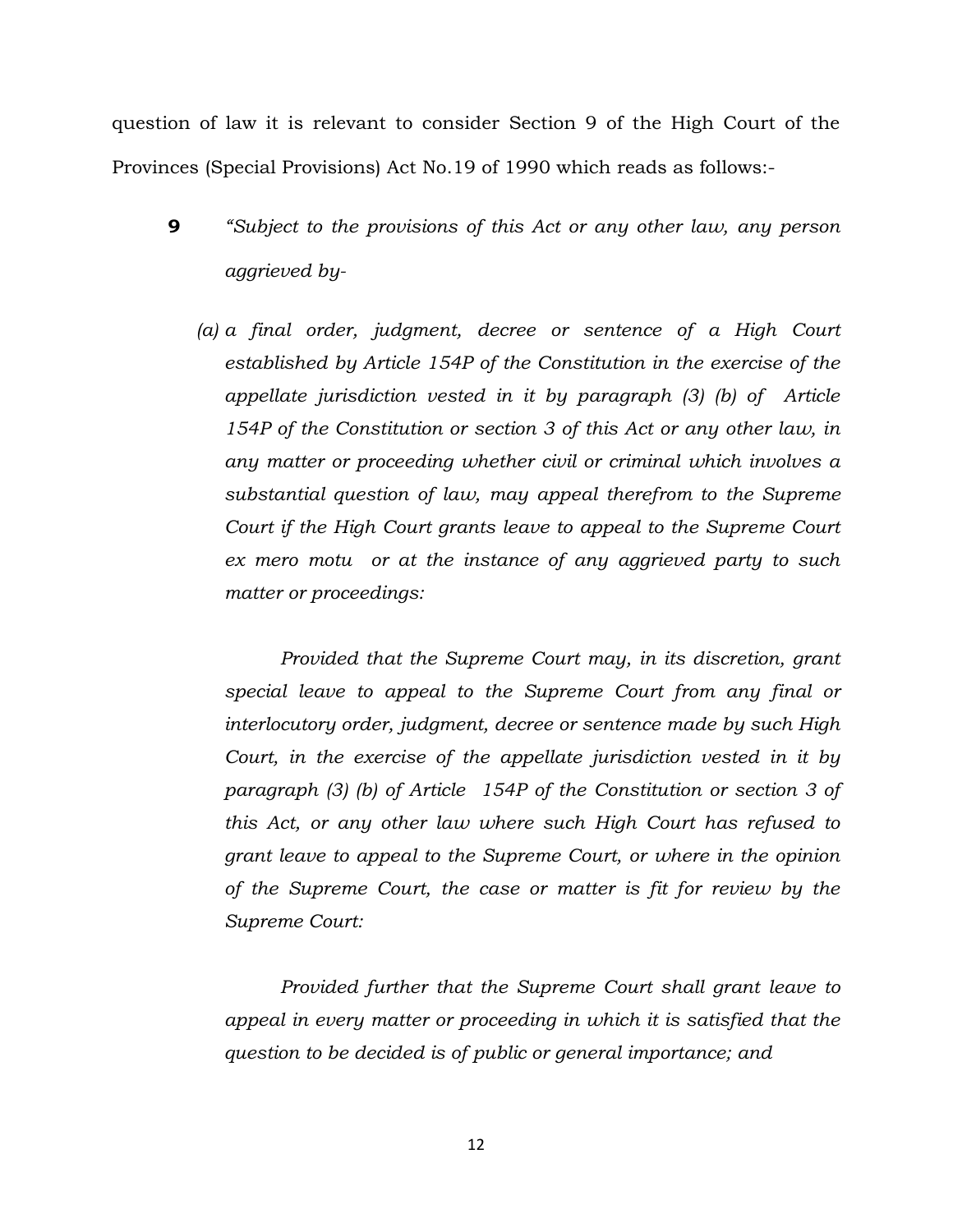*(b) a final order, judgment or sentence of a High Court established by Article 154P of the Constitution in the exercise of its jurisdiction conferred on it by paragraph (3) (a), or (4) of Article 154P of the Constitution may appeal therefrom to the Court of Appeal."*

#### **Article 154P (3) (b)** reads as follows:-

- (3) *"Every such High Court shall –*
	- *(b) notwithstanding anything in Article 138 and subject to any law, exercise, appellate and revisionary jurisdiction in respect of convictions, sentences and orders entered or imposed by Magistrates Courts any Primary Courts within the Province;"*

The impugned order of the High Court in the present case was made in the exercise of its appellate jurisdiction. Therefore, it is an order made after invoking the jurisdiction under Article 154P (3) (b) of the Constitution. When this Court granted leave to appeal, this Court had decided that this case was fit for review by the Supreme Court. When I consider the above legal literature I hold that an aggrieved party complainant-petitioner (hereinafter referred to as aggrieved party petitioner) is entitled to appeal to the Supreme Court against the impugned order. I answer the above question of law in the following language.

""The aggrieved party virtual complainant-petitioner is entitled in law to appeal to the Supreme Court against the order of the Provincial High Court made in the exercise of its appellate jurisdiction""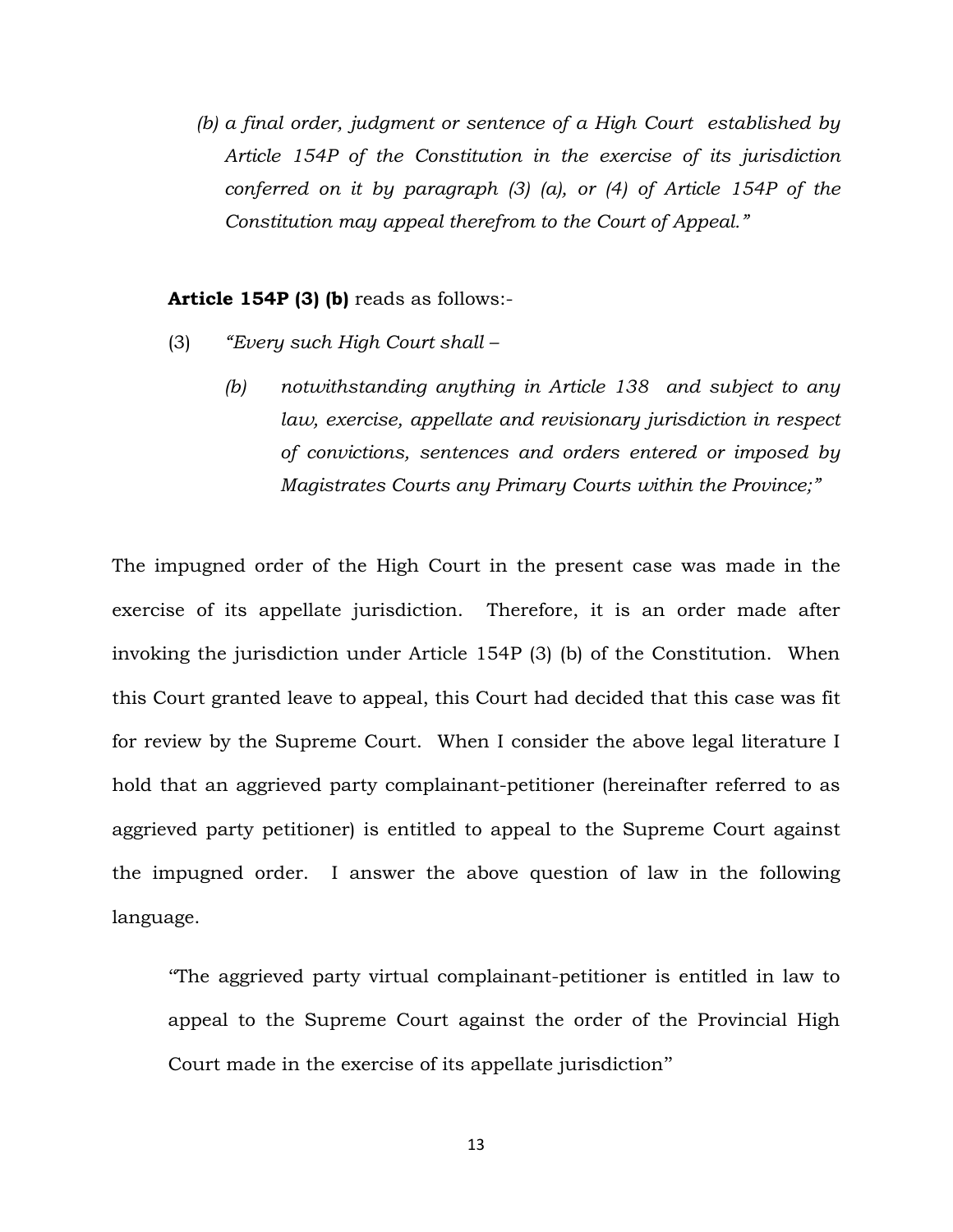The charge sheet in this case was amended. The learned High Court Judge concluded that the amended charges were not read out to the accused by the learned Magistrate. Section 167 (1) and (2) of the Criminal Procedure Code reads as follows:-

- **167** (1) *Any court may alter any indictment or charge at any time before judgment is pronounced or, in the case of trials before the High Court by a jury, before the verdict of the jury is returned.* 
	- (2) *Every such alteration shall be read and explained to the accused.*

It is a requirement under the law when the charge sheet or indictment is amended, amended charge sheet or the indictment should be read and explained to the accused. Although the learned High Court Judge concluded that the amended charge sheet had not been read out to the accusedrespondents, page 125 of the appeal brief reveals that the learned Magistrate had read out the amended charge sheet to the accused-respondents and they had pleaded not guilty to the charges. Therefore the learned High Court Judge, in my view, was in error when he reached the above conclusion.

The learned High Court Judge in his judgment concluded that the learned Magistrate under Section 167 of the Criminal Procedure Code cannot change a portion of the charge. Under Section 167 of the Criminal Procedure Code amendment of a charge or an indictment is permitted. Can an amendment of a charge be effected without changing a portion of a charge?

14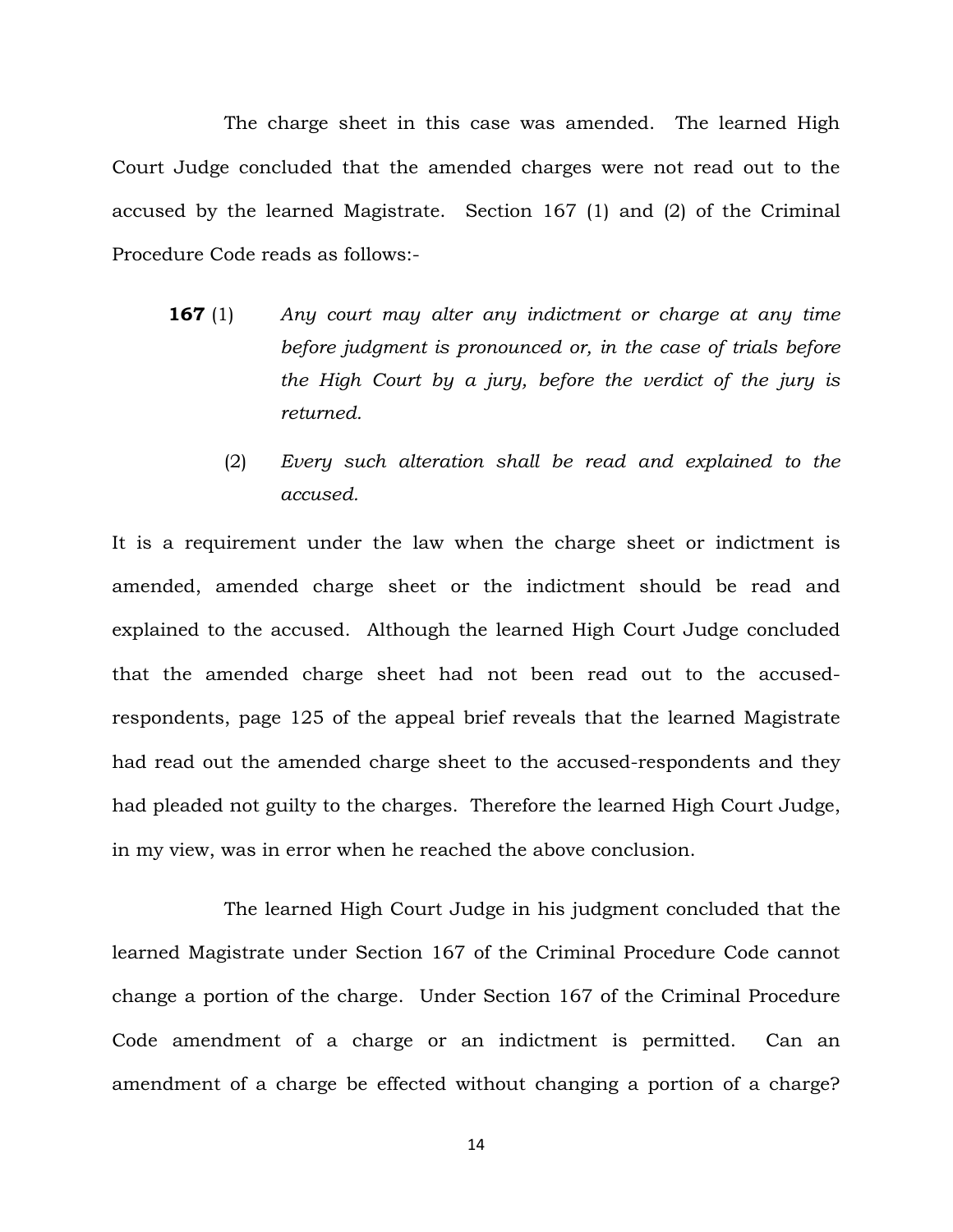This question has been answered in the negative. The High Court Judge has fallen into error when he reached the above conclusion. What was the amendment effected in this case? The learned Magistrate deleted Section 32 of the Penal Code and inserted Section 146 of the Penal Code. Thus, this amendment cannot cause prejudice to the accused-respondents. In *Doole v.* 

*Republic of Sri Lanka (78-79) 2 SLR page 33* the Court of Appeal held –

*""As a rule an amendment or an indictment should be allowed if it would have the effect of convicting the guilty or securing the acquittal of the innocent but it should not be allowed if it would cause substantial injustice or prejudice to the accused.""*

In my view the learned High Court Judge would not have fallen into the above error if he considered the principles enunciated in the above judicial decision. The learned High Court Judge concluded that failure to order a new trial under Section 169 of the Criminal Procedure Code by the learned Magistrate when the charge sheet was amended had caused prejudice to the accusedrespondents. Section 169 of the Criminal Procedure Code reads as follows:-

**169.** *"If the alteration made under section 167 is such that proceeding immediately with the trial is likely in the opinion of the court to prejudice the accused or the prosecutor as aforesaid, the court may either direct a new trial or adjourn the trial for such period as may be necessary."*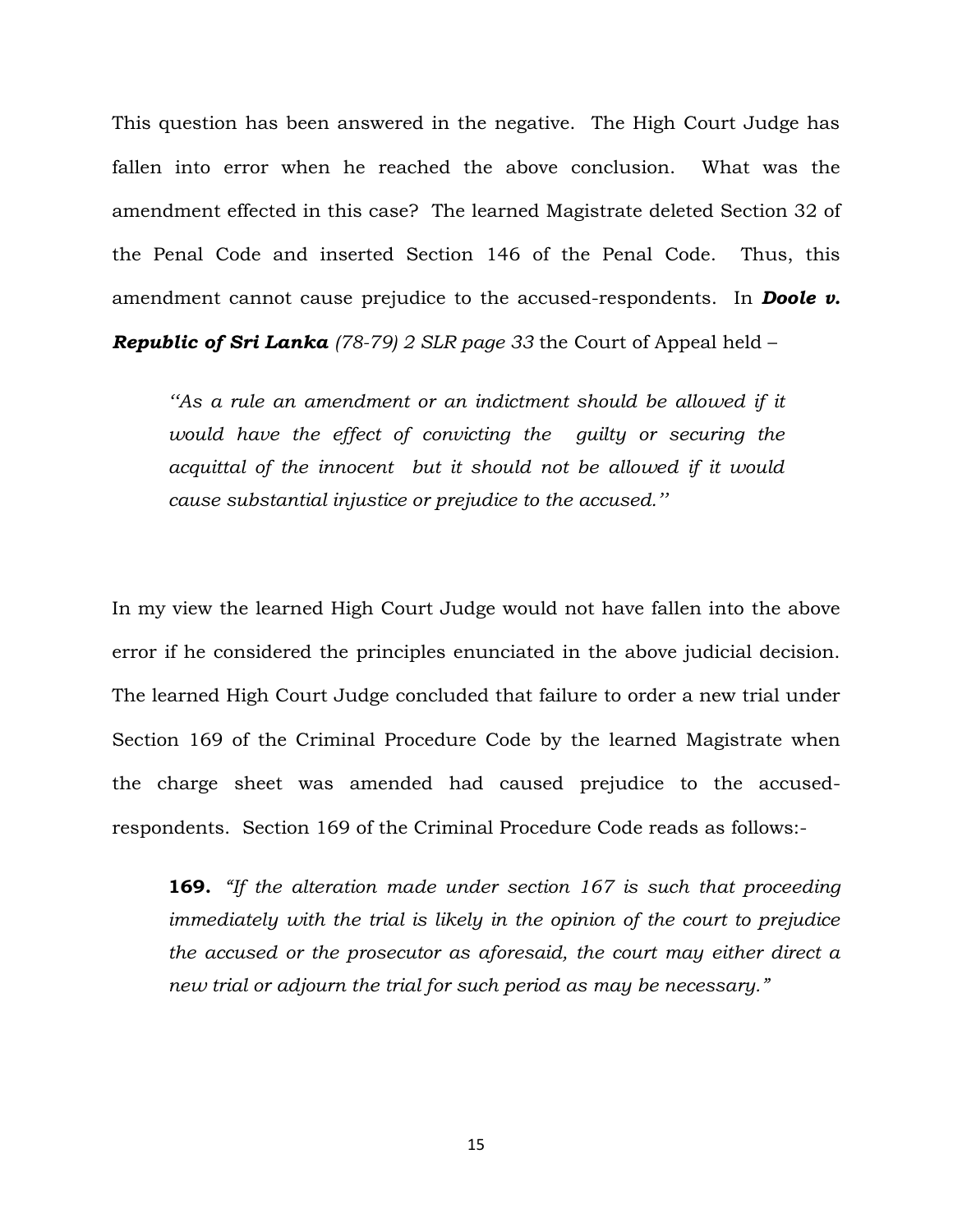As I pointed out earlier amendment to the charge sheet had not caused prejudice to the accused-respondents. When amended charge sheet was read out to the accused, the lawyer appearing for the accused-respondents had not even asked for a new trial or an adjournment of the trial. Thus, what is the basis on which the learned High Court Judge came to the conclusion that the failure on the part of the Magistrate to order a fresh trial had caused prejudice to the accused-respondents? There is no basis. When I consider the above matters, I hold that the learned High Court Judge had fallen into grave error when he reached the above conclusion.

The learned High Court Judge came to the conclusion that the identity of the accused-respondents has not been proved by the prosecution. But Rathnayake Koralage Danny in his evidence had identified all the accused in Court. His evidence with regard to the identity of the accused was corroborated by Lunuhewage Sirisena. When I consider the above evidence I hold the view that the learned High Court Judge had fallen into grave error when he reached the above conclusion. The learned High Court Judge concluded that as the accused-respondents have been charged under Section 433 and 409 of the Penal Code the case should have been referred to the Mediation Board and a non-settlement certificate under Section 14 (A) and/ or 12 should have been produced before the Magistrate and that the Magistrate did not have jurisdiction to proceed with the case without the said non-

16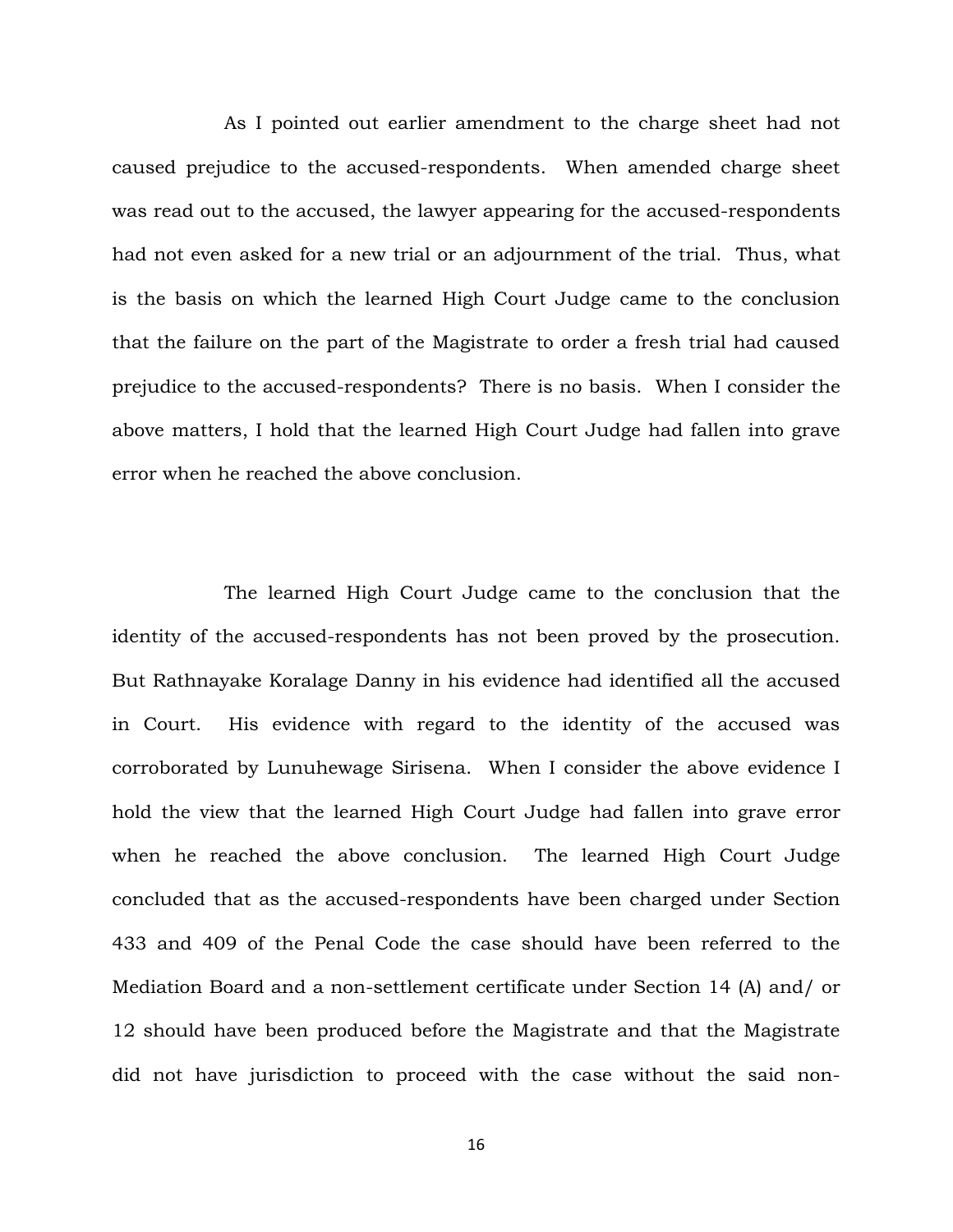settlement certificate being filed in Court. I now advert to this contention. The second schedule of the Mediation Board Act No.72 of 1988 does not include offence under Section 140 of the Penal Code. The 3rd Charge leveled against the accused-respondents is a charge under Section 140 of the Penal Code. When one charge of a charge sheet comes within the schedule of the Mediation Board Act and the other charge does not come within the schedule of the Mediation Board Act, should such a case be referred to the Mediation Board? If this question is to be answered in the affirmative when an accused person is charged for robbery of a bank and for causing mischief (a charge under Section 409 of the Penal Code) the case should then be referred to the Mediation Board and a non-settlement certificate should be filed. Robbery of a bank cannot be settled by Mediation Board. If the accused is convicted for robbery of a bank the Magistrate or the High Court Judge as the case may be will have to impose a punishment. In a case of this nature, if Mediation Board Act procedure is adopted it will be a waste of time and would contribute to the laws delays in the country. In my view this is not what the legislature intended and the Mediation Board Act was enacted. Therefore the above question cannot be answered in the affirmative. Considering the above matters, I hold that when one charge of a charge sheet comes within the schedule of the Mediation Board Act and the other charge does not come within the said schedule, such a case need not be referred to the Mediation Board and a non-settlement certificate from the Mediation Board is not necessary. For the above reasons I hold that the learned High Court Judge had fallen into grave error when he reached the